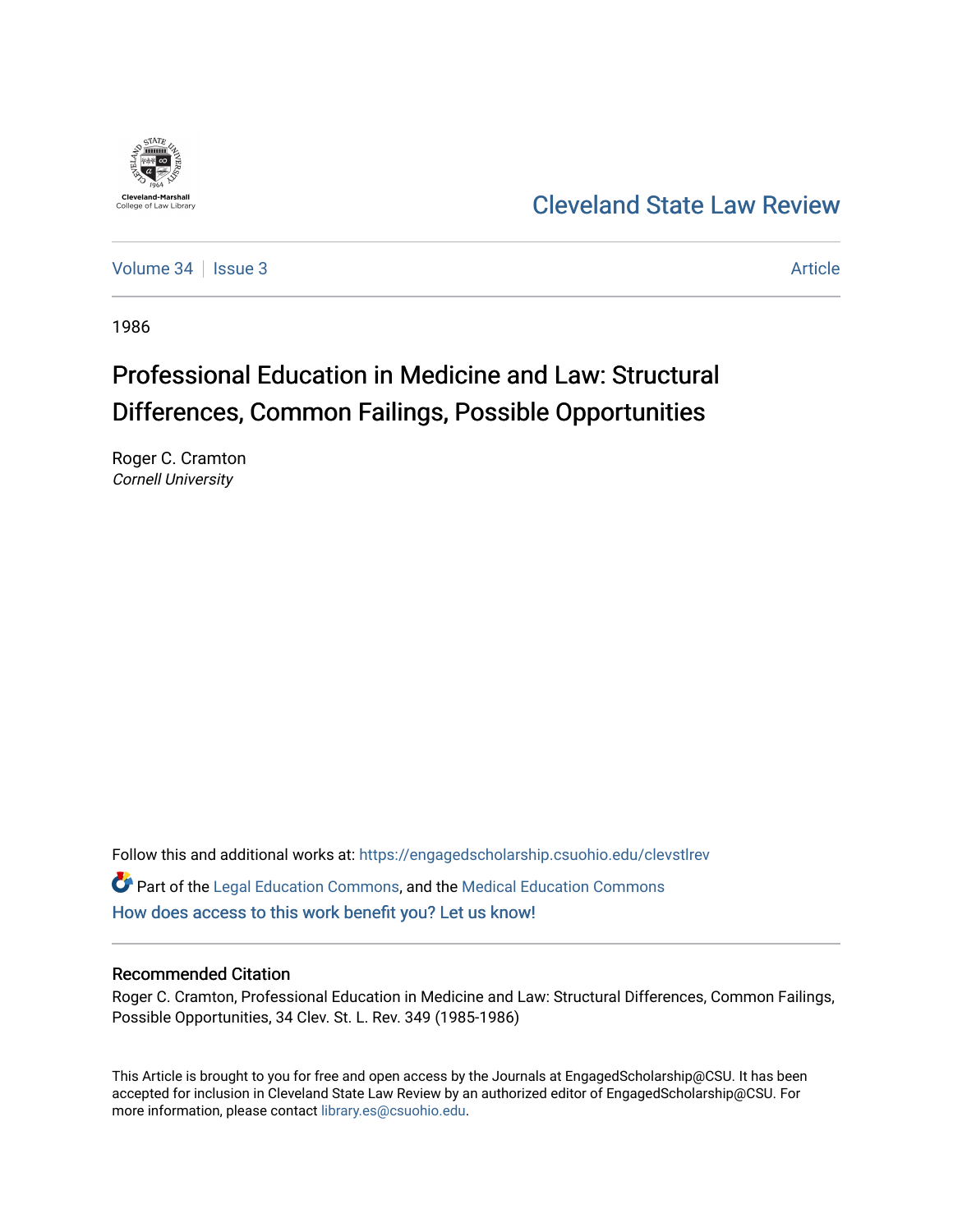## THIRTY-FOURTH **CLEVELAND-MARSHALL** FUND LECTURE PROFESSIONAL EDUCATION IN MEDICINE AND LAW: **STRUCTURAL DIFFERENCES, COMMON** FAILINGS, POSSIBLE OPPORTUNITIES

#### ROGER C. CRAMTON\*

|      |                                                            | -350 |
|------|------------------------------------------------------------|------|
| П.   |                                                            | 353  |
|      | A. Neglect of Self-Learning and Intellectual Curiosity     | 353  |
|      |                                                            | 354  |
|      |                                                            | 355  |
|      |                                                            | 355  |
| III. | WHY IS PROFESSIONAL EDUCATION SO RESISTANT TO CHANGE?      | 356  |
| IV.  | WHAT CAN LEGAL EDUCATION LEARN FROM MEDICAL EDUCATION?.    | 359  |
|      | V. WHAT CAN MEDICAL EDUCATION LEARN FROM LEGAL EDUCATION?. | 360  |

M dicine and law emerged in the early decades of the twentieth century as strong, highly organized professions with high status, increasing rewards, and growing autonomy.' Professional claims of esoteric knowledge, collegial solidarity, and disinterestedness were accepted by members of the profession and the general public. Professional schools in both disciplines forged university connections and achieved dominant positions in the preparation of new professionals. Patterns of medical and legal education established during this formative period, extending roughly from 1890 to 1920, have been highly persistent. Since then, the organization and activities of doctors and lawyers have changed markedly under the impact of increased specialization, growing bureaucratization, and expanded competition. Each profession is haunted by fears that fragmentation, commercialism, and excessive competition will undermine traditional professional values such as autonomy.

Despite these similarities, educators in the two professions have proceeded in isolation from one another. There has been little knowledge

**<sup>\*</sup>** Roger C. Cramton is Robert S. Stevens Professor of Law, Cornell University. This paper was prepared for a symposium on the economics of medical education at Vanderbilt University in May 1985. A slightly different version of this paper, prepared for a medical audience, has been published in the Fall 1986 issue *of Health Affairs.*

<sup>&</sup>lt;sup>1</sup> Developments in medicine and medical education are discussed in P. STARR, THE SOCIAL TRANSFORMATION OF AMERICAN MEDICINE (1982); those in law and legal education in R. STEVENS, LAW SCHOOL: LEGAL EDUCATION FROM THE 1850s TO THE 1950s (1983).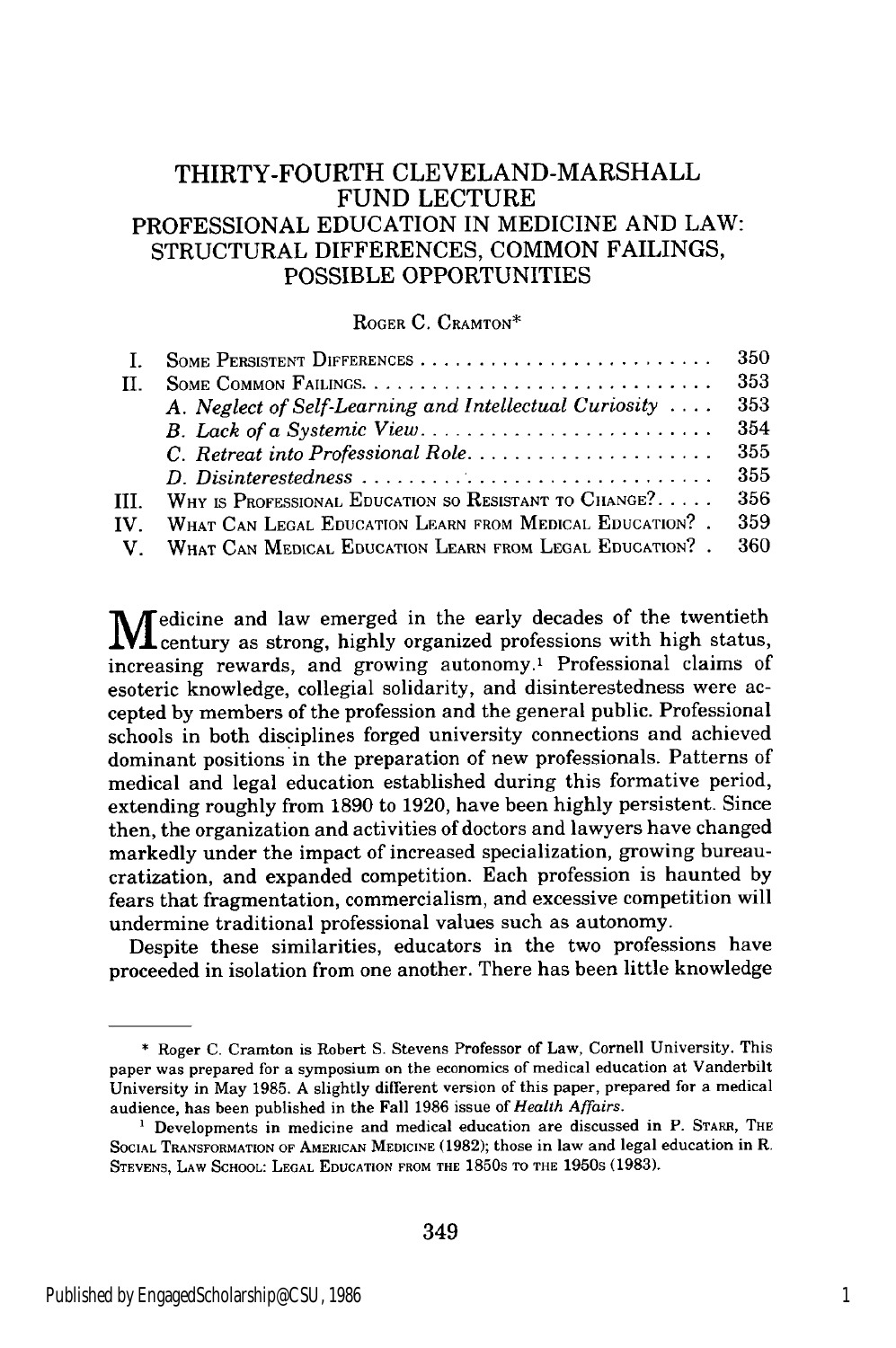or consideration by those in one profession of developments in the other. Little effort has been made to compare the two fields of professional education and to ask whether each could learn from the experience of the other. This paper is a preliminary exploration of this subject. It begins with an overview of persistent differences in medical and legal education, examines and attempts to explain some common failings, and concludes with some tentative comments on what each sphere of professional education might learn from the other. The focus in each case will be on preparation leading to the basic professional degree (M.D. in the case of medicine and J.D. in the case of law), rather than subsequent graduate or specialized education.

#### I. SOME PERSISTENT DIFFERENCES

Beneath the common ground of professional ideology, there are important differences between medicine and law. Health is a more important social value in contemporary America than justice, and there is much greater agreement on its content. Despite inequalities in the distribution of health care, doctors serve a larger range of the population-rich and poor-than lawyers, who primarily are employed by the well-to-do.

Whatever the force of the argument in medicine that the supply of physicians creates its own demand,2 this argument has much greater plausibility in law because of the premises and effects of the adversary system. Legal exertions on behalf of one person have interactive and dynamic effects: they create legal costs for others, who must hire lawyers and defend proceedings, and social costs for the public. Imagine the effects on health care if one group of doctors were trying to make the patient well and another group were trying to keep him ill.

These differences explain a crucial variable-the willingness of the public to devote public funds to health care and to medical education. Unlike legal education, medical education need not support itself on tuition and philanthropy alone. Although the indirect support of medical education built into federal health-care programs is now threatened, the current problem of medical educators is how to present their arguments to taxpayer representatives so that public subsidies will be renewed and expanded. That option is not open to legal educators.

Apart from these global differences, medical and legal education differ in structure and form. Three important structural differences that have persisted over a long period of time are worth mentioning: (1) scale of

**<sup>2</sup>** Arguments of a supply-induced demand usually rest on an ability of suppliers to dupe consumers  $(e.g.,)$  performance of unnecessary medical services for an uninformed patient) and do not, strictly speaking, include the greater use that flows from the greater accessibility of suppliers. My comparison here is concerned with neither of these, but instead with the interactive effects of the use of lawyers in an adversary system.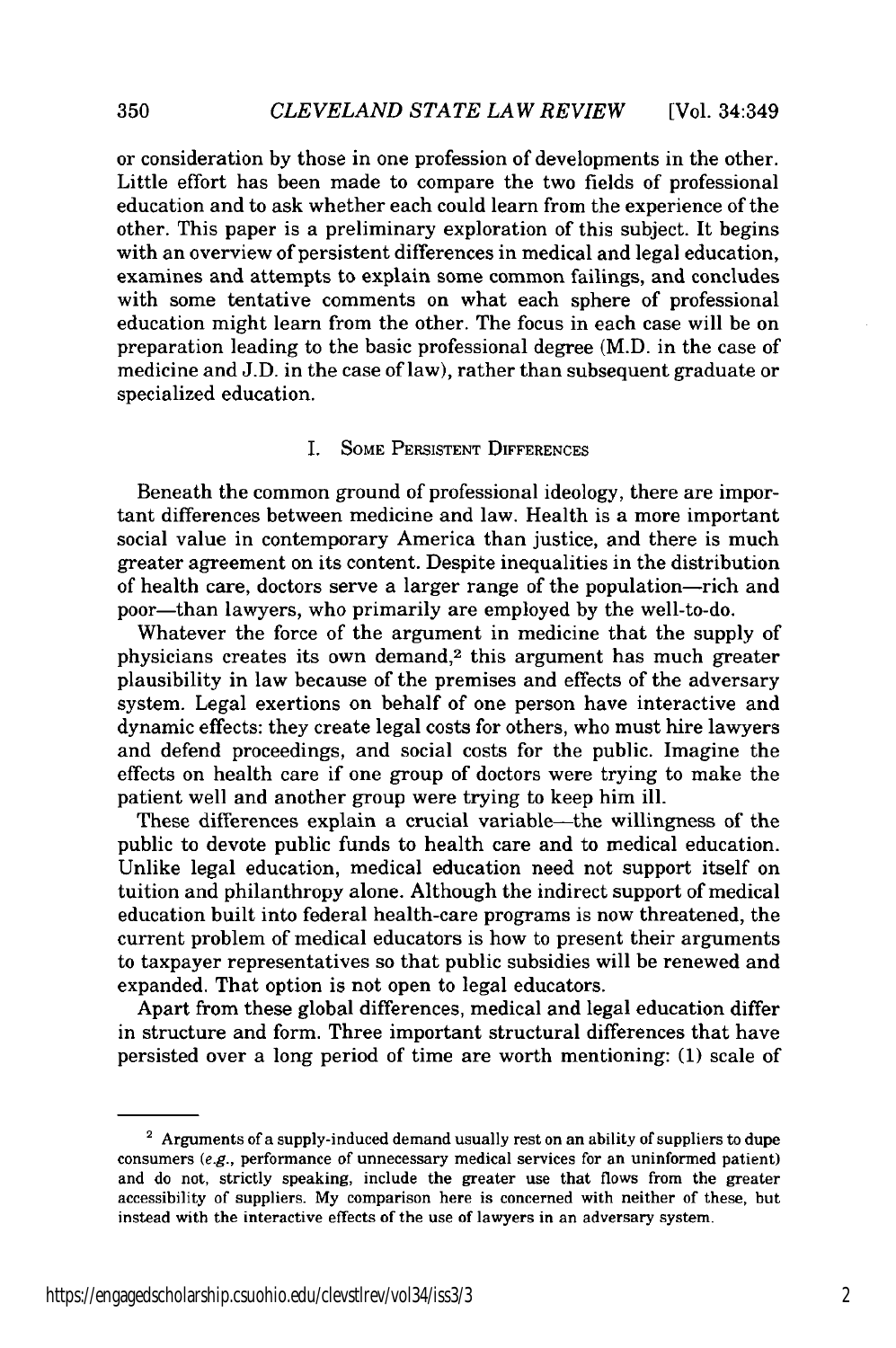resources; (2) emphasis on clinical education; and (3) specialization and apprenticeship patterns.3

Although the dimensions of legal and medical education are fairly similar in some respects (such as the number of schools and number of students),<sup>4</sup> the resources devoted to medical education dwarf those devoted to legal education.5 The average cost of law study per student per year in the United States is about \$7,000 today; the comparable figure for medical education is harder to pin down because of joint-cost problems, but is probably five to seven times as large (\$30,000-\$50,000 per year, excluding patient care and research costs).6 There are approximately ten times as many medical faculty as there are law faculty, including clinical faculty in both cases.7 The typical student-faculty ratio in medical education is 3:1 (including graduate medical education as well as the M.D. program), while in legal education it is closer to 25:1.8 A typical medical college's budget will be at least ten times as large as that of the law school at the same university. Moreover, the range in resources within the law school world is larger than in medicine: law school budgets at the best funded schools are twenty times as large as the budgets at the worst funded, a much larger range than in medicine.

These vast differences in scale have many implications. Law schools

<sup>&</sup>lt;sup>3</sup> A fourth difference is too obvious to dwell upon: the J.D. program for lawyers requires three academic years while the M.D. program for doctors takes four academic years.

**<sup>&#</sup>x27;** There are **127** nationally accredited medical schools in the United States and 173 nationally accredited law schools producing over 16,000 M.D. graduates each year and over twice that many law graduates. For most of the past one hundred years, there were more doctors than lawyers in the United States, but the more rapid growth of the legal profession since 1975 (when each profession numbered about 410,000) has resulted in about 1.2 lawyers for each doctor.

<sup>&</sup>lt;sup>5</sup> The statistics on medical education in this paper are drawn from the *Annual Reports* of the Association of American Medical Colleges (Washington, D.C.) [hereinafter cited as *AAMC Ann. Rep.];* Association of Medical Colleges, *Medical Education: A Background Paper* (May, 1981) [hereinafter cited as *AAMD Background Paper];* and Swanson, *Medical Education in the United States and Canada,* J. MED. **EDUC.** Nov. 1984, at 35. The statistics on legal education are drawn from the American Bar Association publication of the Section of Legal Education and Admissions to the Bar, *A Review of Legal Education in the United States, Fall 1983* (1984) [hereinafter cited as *ABA Ann. Rev. Fall 1983];* C. AUERBACH, HSTORICAL STATISriCS OF **LEGAL** EDUCATION **(1985).**

<sup>&</sup>lt;sup>6</sup> The law school figure comes from conversations with James P. White, Consultant on Legal Education, American Bar Association; White derives it from confidential figures supplied to his office by each law school. The medical figure is an estimate based on the informed guess of insiders that about one-half of the non-research expenditures of medical colleges is devoted to undergraduate medical education.

**<sup>&#</sup>x27;** In **1982-83** there were **54,972** fulltime medical faculty, about three-fourths of them clinicians, according to *AAMC Ann. Rep. 1983-84; ABA Ann. Rev. Fall 1983* reports 4,451 fulltime law faculty in the same year.

 $8$  These averages conceal substantial variations. Faculty-student ratios at the largest medical research centers are closer to 1:1. They are considerably less favorable at those medical schools that are not significant research centers.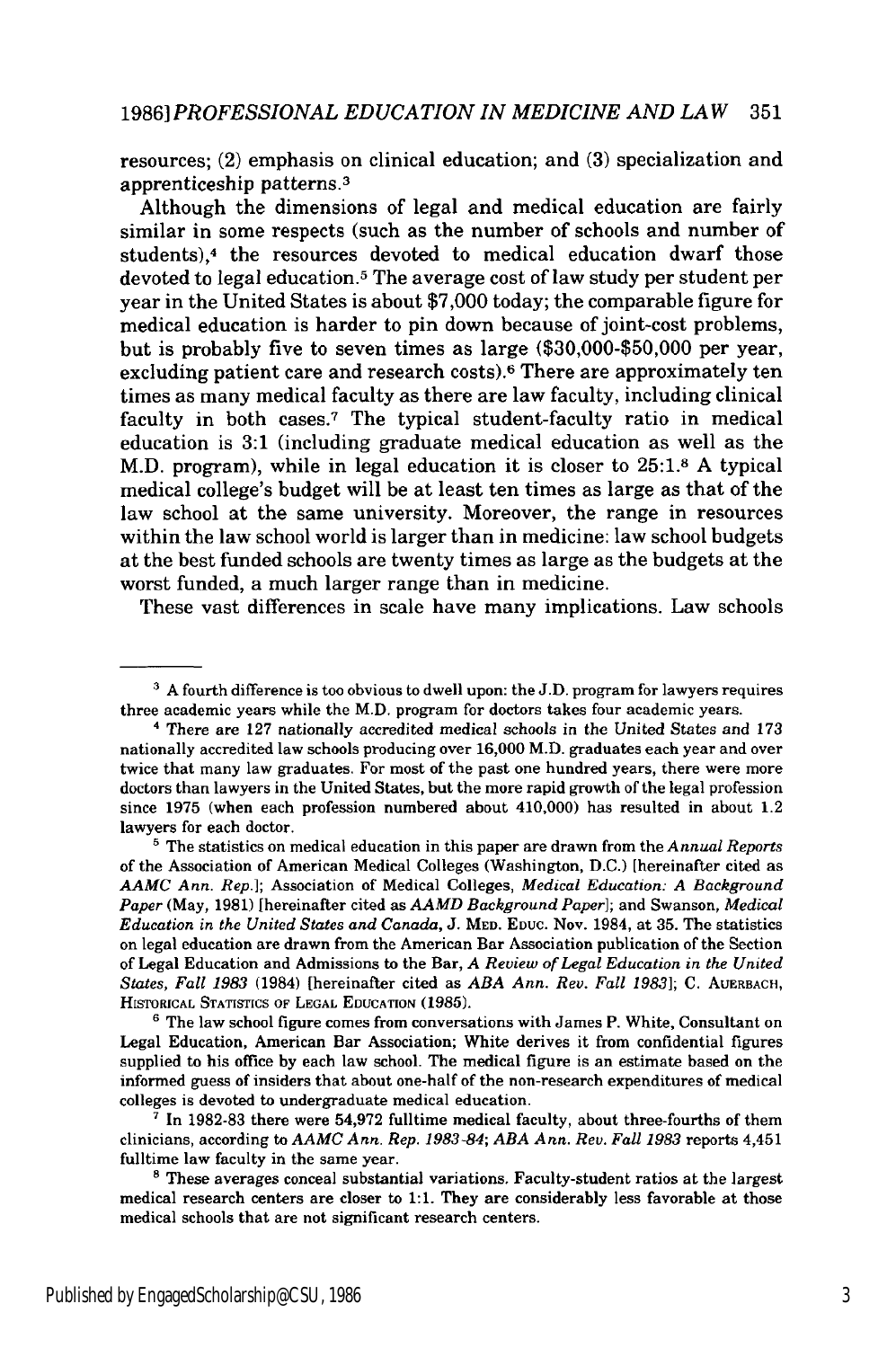are largely dependent on tuition, which provides over eighty-five percent of their support as compared to about five percent in the case of medical schools. This has made law schools more oriented to the consumers of legal education, more interested in teaching, and lower in cost. Conversely, private medical schools now receive more than one-third of their income from faculty practice plans; it is not surprising that they are oriented more to patient care than are law schools to client care. Law schools receive virtually no income from the provision of client services.

Law schools have played a larger role than medical schools in raising the sons (and a few daughters) of immigrants to middle-class life; relative to other professions, law has been marked by open access. The downside vices accompanying the law's democratic virtue are mass-production classroom methods, evaluation exclusively by written final examination, very little clinical education, and limited social research by law faculty.

The differences in scale also affect the organization and incentives of the two professional schools. Law faculty meet in a single group, varying in size from fifteen to eighty at different schools; they are not organized in departments. Teaching takes much of their time and is probably the most important priority of most faculties in terms of peer attitudes and institutional rewards. Although law faculty are expected to do research, especially at the better university law schools, and there is some supplementation of income through outside consulting, teaching is a more central activity than with medical faculty, for whom research and patient care are larger commitments.

A second difference, related to the first, is the much greater emphasis placed on clinical education in medical schools. At least fifty percent of medical instruction is clinical education, a figure light years beyond the miniscule credit hours that law students are permitted, but not generally required, to devote to clinical experience. Although the proportion of clinical instruction at American law schools is highly variable-ranging from none at some law schools to perhaps as high as fifteen percent at a few-most law schools devote substantially less than ten percent of student credit hours to clinical education.

The patterns of student morale in medicine and law are related to differences in the timing and extent of clinical experience. Medical students are bored by the initial years of basic science and excited by the clinical years. The pattern in legal education is the reverse; high enthusiasm in the first year declining in the two upperclass years. Why this contrast? Medical school provides lecture, drill, and memorization in its initial phases. Rightly or wrongly, many medical students view this passive learning in large lecture halls as an obstacle they must overcome before getting to the real thing-the patient contact and practical application of the clinical rotations in the teaching hospital.

Law school, on the other hand, starts with problem-solving activity that is tough but exciting-the analysis and argumentative use of legal materials. In an important sense, this is a clinical method that forces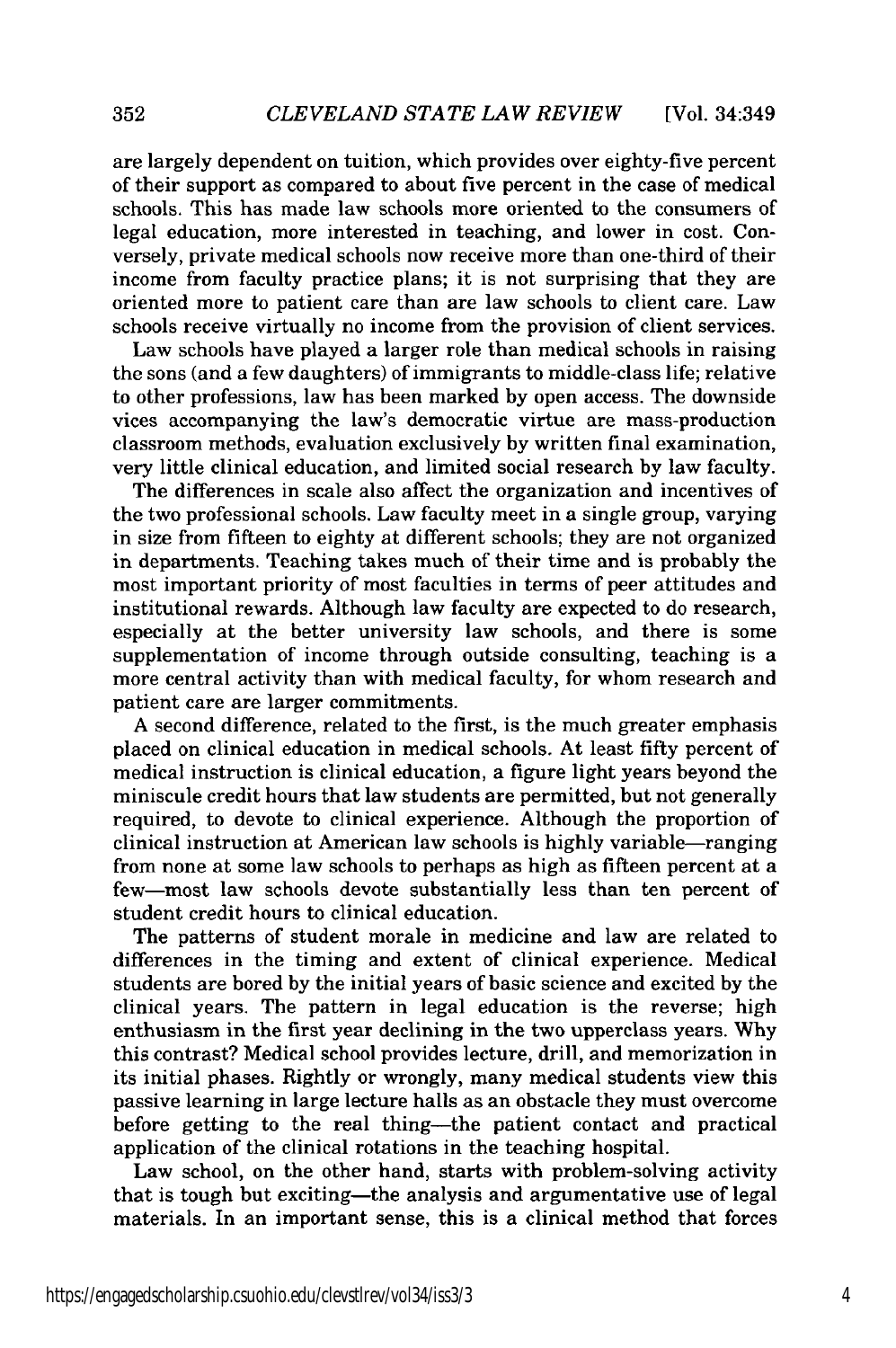### *1986] PROFESSIONAL EDUCATION IN MEDICINE AND LAW* 353

students to play lawyer roles and solve legal problems. But repetitious use of the same technique, lack of progression in the curriculum, and the failure to move deeply into either practical application or theoretical underpinnings has adverse effects on student motivation and morale. Law school, partly because of adverse student-faculty ratios, has difficulty building a sense of colleagueship between teacher and student. The absence of an analog to the teaching hospital makes it difficult to organize and provide high-quality clinical experience to law students.

The third persistent structural difference is the formality, length, and universality in medicine of the process by which specialized practitioners are produced. Specialization is the name of the game in both medicine and law, but it is organized and regulated in medicine to a degree that is unknown in law. The extent and pervasiveness of specialization in medicine is probably greater than in law, with the vast majority of physicians today considering themselves a member of a specialty or subspecialty. Primary care is itself becoming a field of specialization, with family practice and emergency care as two subfields. Although most lawyers concentrate their practice in a few areas, the extent and degree of specialism is less than in medicine.

More importantly, in law today, there are almost no formal programs of specialism: no systematic apprenticeship requirements either as part of advanced education or early practice; no national certification of specialists (and very limited experimentation with state certification); and no restriction of practice to specialists through hospital-staff controls or referral arrangements. Some law graduates get excellent apprenticeship experiences during the first years of legal employment; others are left to trial and error in the school of hard knocks-learning from their adversaries at the expense of their clients.

#### II. SOME COMMON FAILINGS

Despite these structural differences, the common elements of medical and legal education, especially their common failings, are worthy of attention. Each form of professional training has persistent problems, similar in nature, that have resisted the exhortations of reformers for more than fifty years. Perhaps these problems derive from the underlying tension in professional education between graduate education-valuing the pursuit of knowledge for its own sake-and learning a trade, with aspects of rote learning and practical application that cannot always be intellectually interesting.

#### *A. Neglect of Self-Learning and Intellectual Curiosity*

First, self-learning and intellectual curiosity are not sufficiently fostered, despite their critical importance in the maintenance of professional competence over a long period of practice in a rapidly changing society.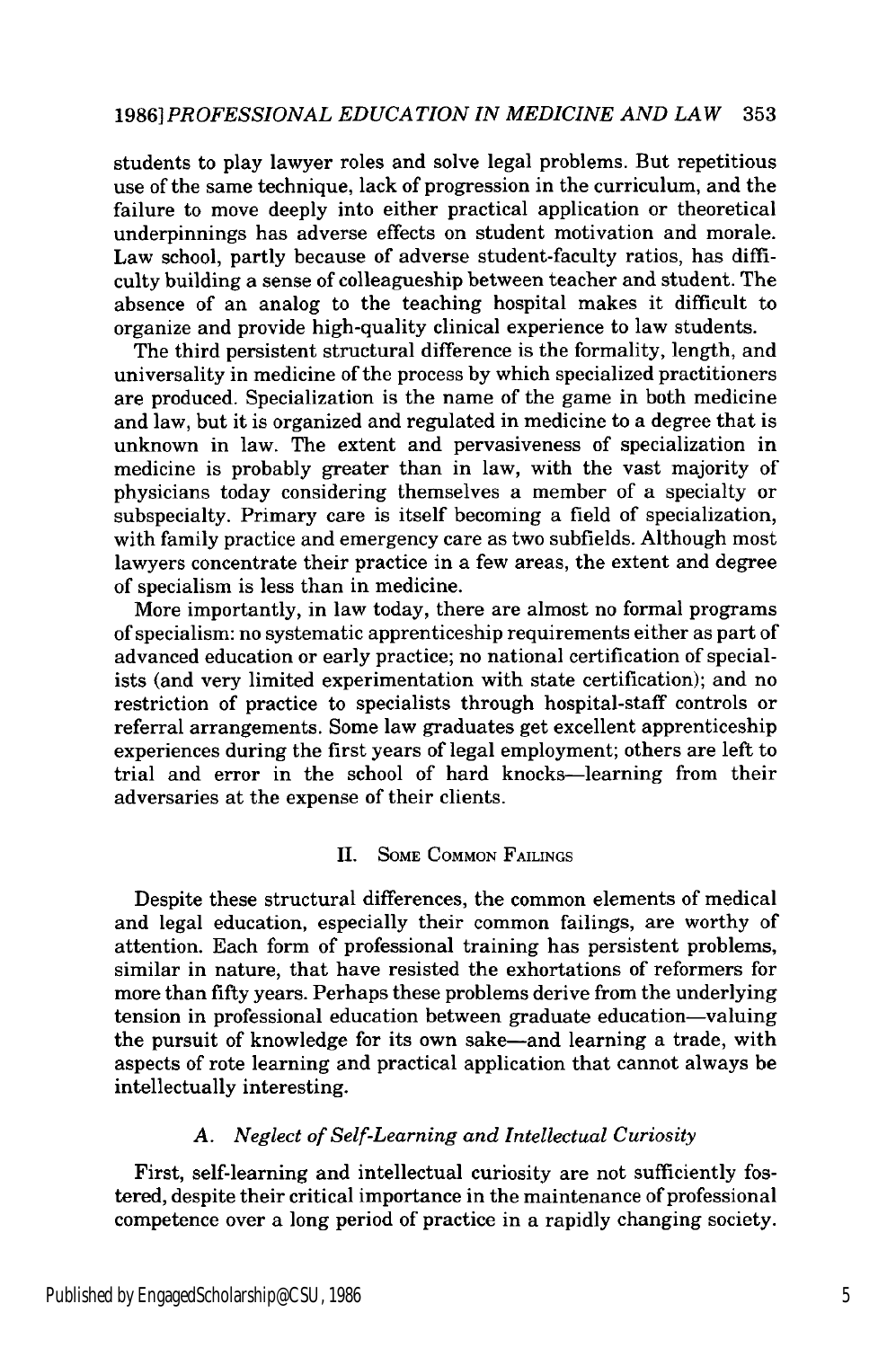The deadening effect of medical school comes from passive learning in large lectures, the glorification of facts in both teaching and examinations, and the emphasis in the clinic on routine tasks, test, and procedures—all to the detriment of critical thinking in professional problemsolving. Writers on medical education consistently lament that so few medical students, in their quest to memorize the facts required for the national boards, comprehend the underlying beauty and power of scientific inquiry and method in medicine. <sup>9</sup>

In law school also, the narrowing effects come from the method and content of the curriculum. The casebook imprisons the student, who rarely looks elsewhere and uses the library largely as a study hall. The daily march in most classes through fifteen to twenty-five pages of cases is stultifying enough, but it also communicates messages about what is and is not important: judicial decisions are more important than statutes; adjudication is more important than other modes of lawmaking or conflict resolution; and adversary litigation is more important than advising, counseling, planning, drafting, and all the other things lawyers do. Student objectives become limited: they seek to learn enough doctrine to spot issues on the written essay exams used in law school. The success, in both medicine and law, of inculcating the culture of a profession, comes at some cost in terms of a narrowed outlook.

#### *B. Lack of a Systemic View*

Second, both legal and medical education lack a larger perspective, a systemic view. The emphasis in medical school is retrospective diagnosis of the patient's ailment, which leads to selection of treatment alternatives. The focus is individual and curative, not social and preventive. When ethical issues arise, they are the individual dilemmas of microethics (i.e., which of two or more conflicting values should be served in individual doctor-patient situations). The broader issues of macroethicswho gets medical services of what quality and who does not, who pays for health care, and how the health care system might be improved-receive as little attention as preventive medicine, perhaps one percent of the medical curriculum.

Law school similarly focuses on the discrete controversy: a set of past events that create a problem for a lawyer who is representing a client. Usually the setting is one in which litigation is already underway. The effect of legal rules on behavior, the routine operation of legal institutions, the issues of macroethics such as who gets legal services and who does not, and the like, are largely ignored. Legal scholarship primarily addresses other questions. Law schools are aptly named. They are not

*<sup>&#</sup>x27; See, e.g.,* Eichna, *Medical-School Education, 1975-1979,* 303 NEw ENG. J. **OF** MED. 727 (1980); and Weissmann, *Are We Reverting to the Pre-Flexner Era?,* **HOSPITAL** PRACTICE, March 1976, at 35.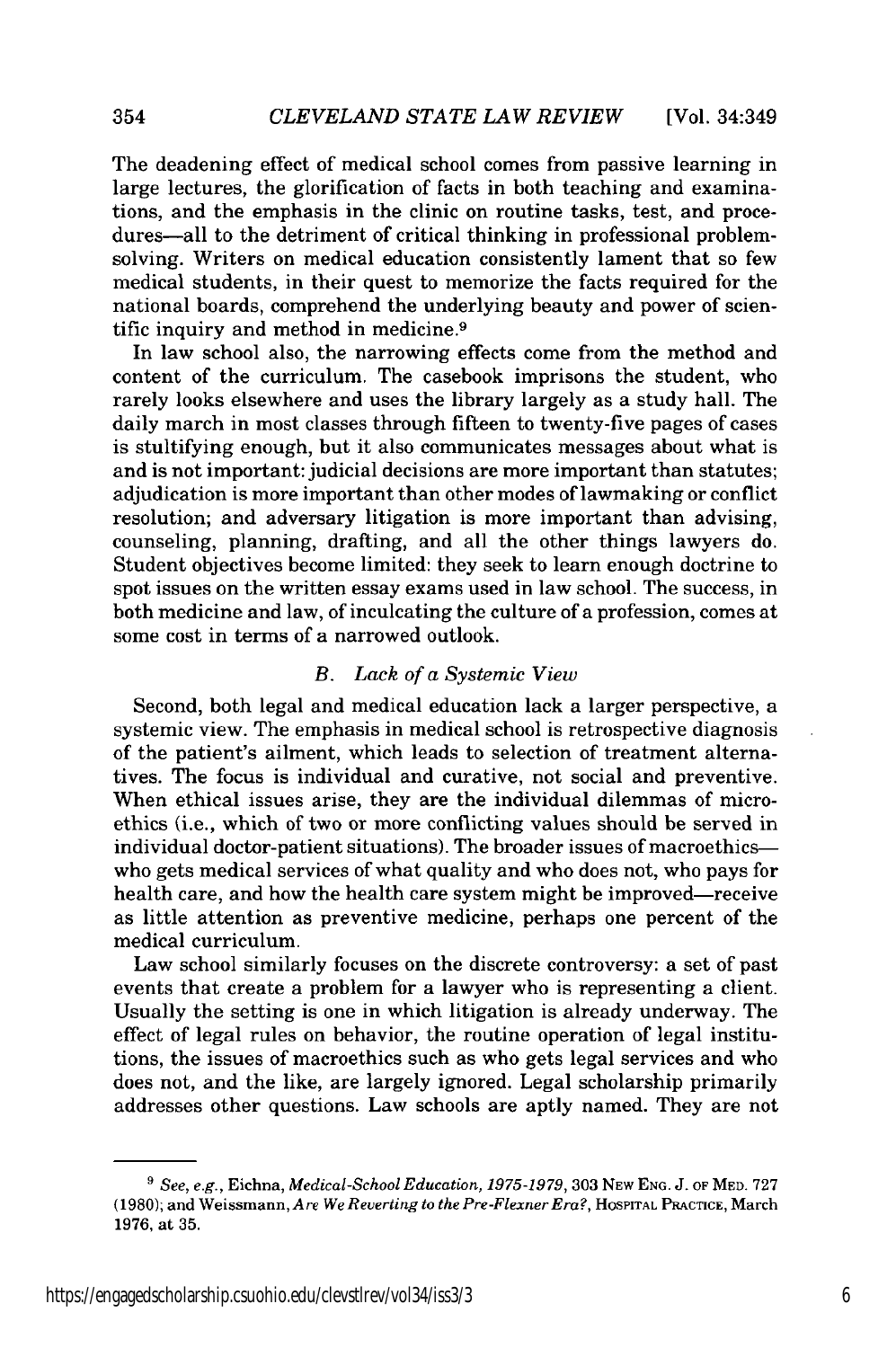justice schools or lawyering schools, but schools primarily devoted to the study of law-analysis and argumentative use of existing legal doctrine.

#### *C. Retreat into Professional Role*

The third common failing is the narrow view medical schools and law schools take of the professional role. The medical school portrays the doctor as a scientist of disease, detached and objective, who does what is best for patients who are generally viewed as helpless, dependent, and incapable of making decisions for themselves. This model, even after the recent incursions of informed-consent ideas, is highly paternalistic; its absorption with the scientific and technical neglects the social and psychological aspects of health. Many health problems stem from environmental or behavioral factors such as diet, exercise, smoking, and the like-which often are far more important than any treatment a doctor can prescribe. In order to get information from patients and persuade them to follow prescribed treatments, doctors must possess good interpersonal and rhetorical skills. Much of the assembly-line processing of patients fails to elicit relevant information or neglects psychological difficulties that are more significant than physical symptoms.<sup>10</sup> Even though much in medicine is cut-and-dried, in the sense that particular physical symptoms lead to specific treatments (more so than legal matters in which business judgments, social values, and the like are usually implicated), many medical judgments must be made on the basis of incomplete information. Medical practice, clearly, is and should be broader than the more restricted model emphasized by the standard curriculum.

The law student also is taught the convenience and comfort of a restricted legal role which takes the adversary system for granted, puts the lawyer in the position of giving technical support for the client's interest, and views justice not in substantive terms but as the outcome of existing processes.

#### *D. Disinterestedness*

Fourth, medical school and law school pretend that the exposure to professional school will convert students to a disinterested frame of mind—they will act as professionals in the interest of patients, clients,

<sup>&</sup>lt;sup>10</sup> See, e.g., Hulka, *Communication, Compliance and Concordance Between Physicians and Patients with Prescribed Medications,* 66 **AM.** J. OF **PUB.** HEALTH 847 (1976) (over 30% of patients fail to follow prescribed treatment, with failures in physician communication a principal factor); M. DIMATTEO **AND** H. FRIEDMAN, SOCIAL PSYCHOLOGY AND MEDICINE 106 (1982) (failure to elicit relevant information in patient interviews); S. Cohen-Cole, *On Teaching the New (and Old) Psychobiology,* NEw BIOLOGY **AND MEDICAL** EDUCATION 133-34 (Friedman and Purcell eds. 1983) (physicians more likely to overlook significant emotional disorders than physical symptoms).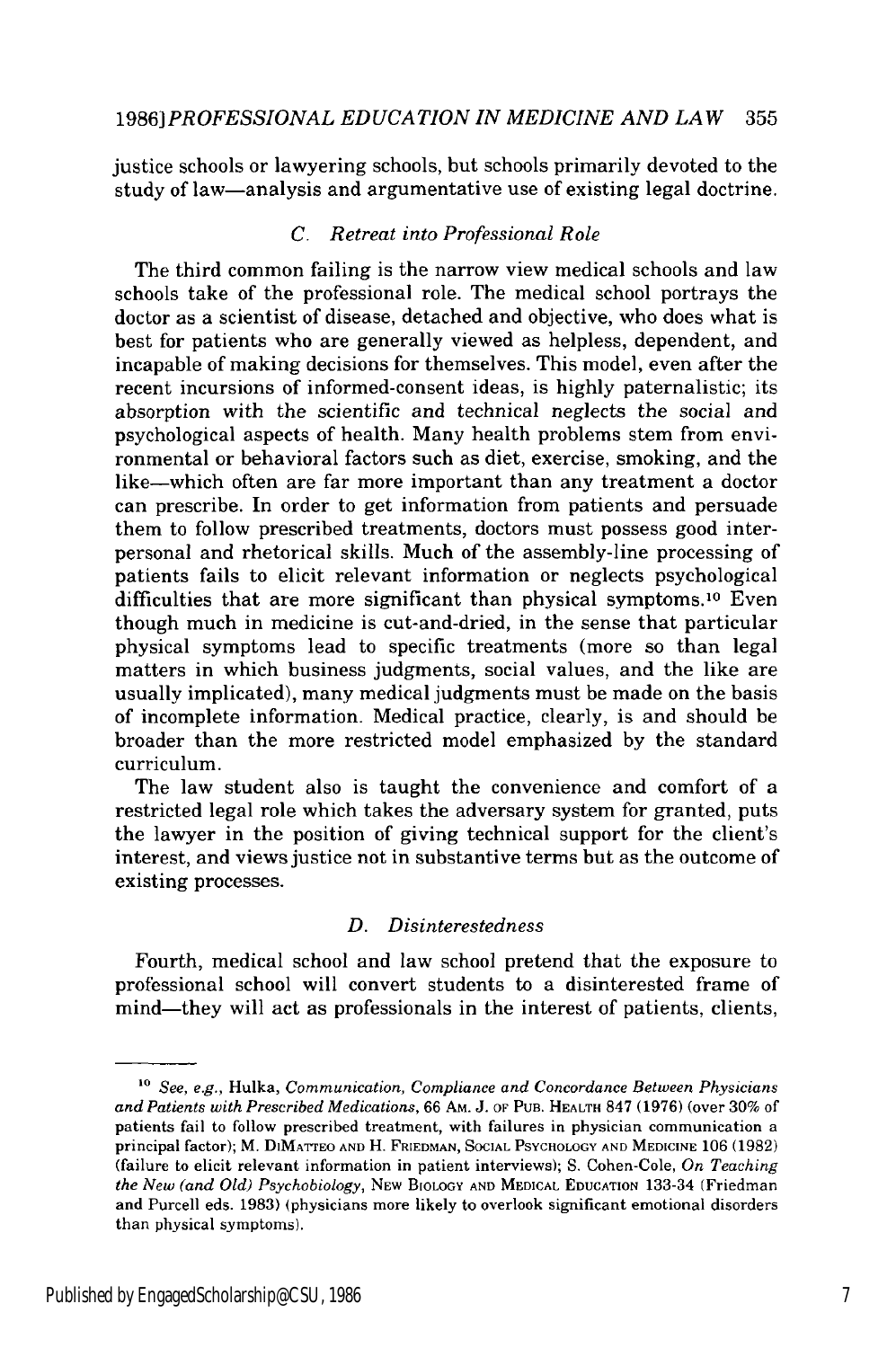and the public rather than in their own interests. Professional behavior within and after school suggests that no such mass conversions take place; doctors and lawyers, like most groups, tend to view the world from their own vantage points and most decisions are skewed in favor of selfinterest. The elaborate professional effort to deny consumers new delivery forms, limit the information they receive, repress competition from within and without, and structure fee and payment arrangements so that professional interests are served-all belie the assumption of disinterestedness.

**A** growing body of studies, both of the medical and legal marketplace, and of the behavior of doctors, support this position. Physicians, for example, are influenced by the availability of compensation in making decisions as to the tests and procedures that will be employed. Now that physicians have become owners and investors in profit-making health care businesses, it is even more likely that their judgments will be influenced consciously or unconsciously by self-interest.<sup>11</sup>

#### III. WHY IS PROFESSIONAL EDUCATION So RESISTANT TO CHANGE?

Flexner's 1910 report on medical education and the subsequent reports of Reed and Redlich on legal education contain many of these criticisms.12 They are echoed again in more recent reports such as those of Derek Bok on both legal and medical education<sup>13</sup> and that of the GPEP report on physicians for the twenty-first century.<sup>14</sup> Why are repeated efforts at reform and change seemingly so destined for failure?

One obvious response is that, despite faults, professional education in medicine and law has been enormously successful. The programs have attracted able people who have had remarkably successful careers. Although critics and reformers can identify failings and opportunities for improvement, the forces of change have been undermined by the success

356

*<sup>&</sup>quot; See* Relman, *The New Medical-Industrial Complex,* 303 NEW ENG. **J.** OF MED. 963 (1980); and Relman, *The Future ofMedical Practice,* HEALTH **AFFAIRS,** Summer 1983 at 5. The conflict of interest in fee-for-service practice between the professional and the consumer of professional services is unavoidable, but Relman argues that a variety of factors *(e.g.,* less visibility of the conflict to the consumer; and unutilized professional time resulting from an increased supply of physicians) make the ownership arrangements more dangerous.

**<sup>&</sup>quot;** A. FLEXNER, MEDICAL EDUCATION **IN** THE UNITED STATES AND CANADA (1910); A.Z. REED, TRAINING FOR THE **PUBLIC** PROFESSION OF THE LAW (1921); J. REDLICH, THE COMMON LAW AND THE CASE METHOD IN AMERICAN UNIVERSITY LAW SCHOOLS (1914).

**<sup>&</sup>quot;** Bok, *President's Report, Harvard University* (1983) [hereinafter cited as *President's Report];* Bok, *A Flawed System of Law Practice and Training,* 33 J. OF LEGAL EDUC. 570 (1983), *reprinted* from HARVARD MAGAZINE 38-45, 70-71 (May-June 1983).

**<sup>4</sup>**Assoc. OF AMERICAN MEDICAL COLLEGES, *Physicians for the Twenty-First Century, Report of the Panel on the General Professional Education of the Physician and College Preparation for Medicine* (1984) [GPEP Report].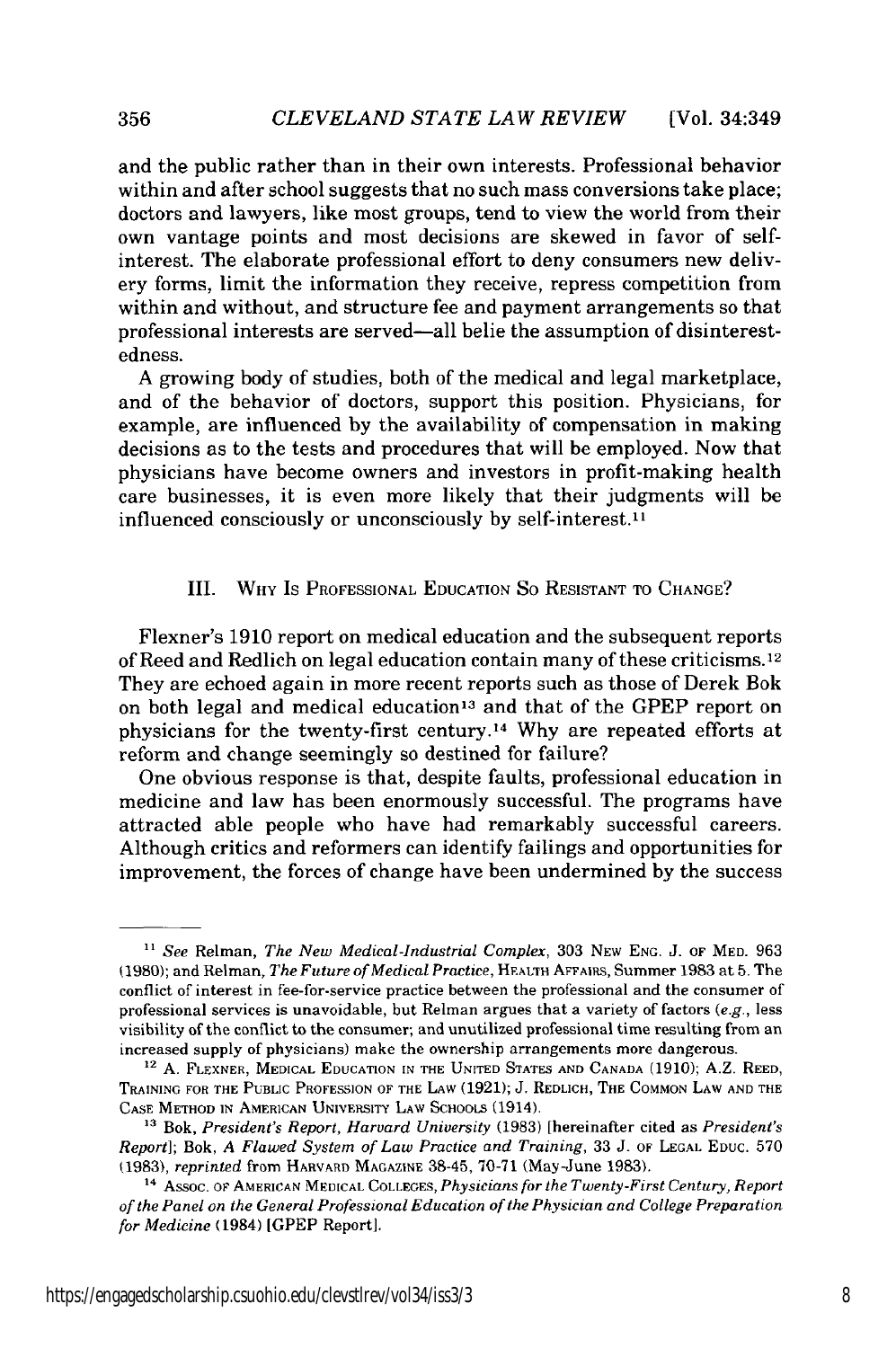of medical and law graduates and the public acceptance of present educational patterns.

Another obvious answer, especially relevant to law, is limited resources. Law schools are relatively small institutions with limited budgets and are highly dependent on tuition revenue (or state funding in the case of public schools). Except in crisis situations, educational change tends to come about gradually as new personnel and curriculum innovations are added to the existing program. But the limited resource argument is not really applicable to medical schools. The current unwillingness of public bodies to continue subsidization of medical education as part of research or patient-care may result in a funding crisis which will force change. At any rate, over a long enough period, the limited resource argument cannot be used as an excuse in either field.

A more important reason for resistance to change lies in faculty incentives and rewards. Here the argument takes a different form in the two fields. Medical schools are highly dependent on research funds and payments for patient care. The central concern of nearly all faculty is in these areas, not the teaching of medical students. In a very real sense, the M.D. medical program is a marginal activity in today's academic health center in which specialized research, patient care, and graduate medical education have a higher priority. For the scientific faculty, the important rewards are found in scientific advances and the adulation of peers in the scientific community; for the clinical faculty, patient care combines professional obligation and material reward.

In this setting, the loyalties of medical faculty are elsewhere-not to the medical curriculum or the teaching of students. Substantial change will have to rest on a reordering of these priorities. But how will that come about? Exhortation is easy, but a real shift in priorities will require a restructuring of incentives and rewards. Perhaps, as suggested by Rosemary Stevens, medical education will have to provide separate institutional support for the M.D. program through a distinct medical college with its own teaching faculty and budget.<sup>15</sup>

In law there is some diversion of attention towards scholarship directed at specialized peers and to provision of legal services through consulting arrangements with law firms. But teaching is highly valued by law faculty as well as by deans and students. The problem in law stems from the traditional conception of the casebook-centered class and the selfperpetuation of a faculty selected because they were good at parsing cases.

**<sup>15</sup>**Paper delivered by Rosemary Stevens, *Medical Education in America: Continuing Themes* (Vanderbilt Health Policy Symposium, May 4, 1985), reprinted in **HEALTH AFFAIDS,** Fall 1986.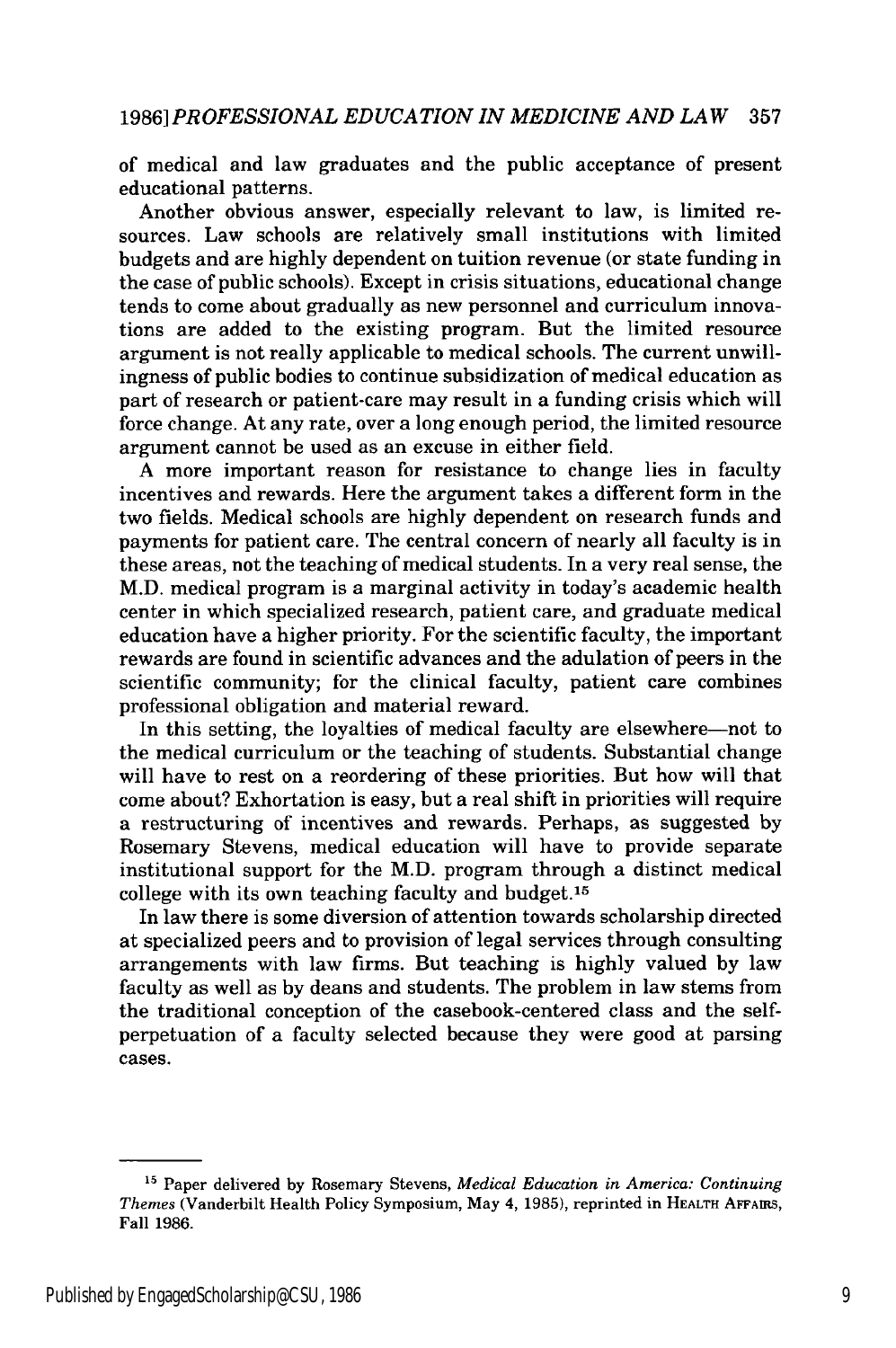There is probably more agreement concerning desirable changes in legal education than is generally acknowledged.16 Most legal educators agree that legal education would be better if it were more diverse in method and content, more highly structured, and more intellectually demanding. Practice skills should be taught and integrated with social research on the behavior of legal officials and institutions. Theoretical underpinnings from other disciplines should be effectively integrated with legal education.

To do all of this, however, would require law faculties to do what medical schools did many years ago—diversify faculties by hiring individuals whose skills and interests lay in practice contexts, social research, and related disciplines.17 The character of law faculties would change, along with the curriculum. There would be more disunity and conflict, diverse interests, and a much greater variety of scholarly interests and methods. Law schools would be more interesting, but gatherings in the faculty lounge would be less comfortable, convenient, and clubby.

A final factor inhibits change in both law and medicine. Professional curricula were molded at the turn of the century in order to fit what was then viewed as the characteristic problem of the two callings.18 In law that meant teaching law students how to "think like lawyers," an amorphous phrase encompassing an aggregation of knowledge, skills, and attitudes that deal with identifying legal issues in human situations, marshalling the evidence and arguments on all sides, and deciding on a solution appropriate to the problem. The medical counterpart—"thinking like doctors"—views "disease [as] a scientific phenomenon consisting of deviations from a biomedical norm."<sup>19</sup> The doctor's job is to diagnose the ailment and then to cure it or at least ameliorate its effect by choosing a mode of treatment. As a prominent medical teacher has stated: "medicine [thus viewed] is a very narrow discipline."20 If humanism is wrung out and medicine is reduced to diagnostic scientism, it *is* a narrow discipline. These limited conceptions of the principal task, both in law and medicine, continue to influence the structure and content of professional education. Like the old forms of action in English common-law pleading, they rule us from their grave.

<sup>&</sup>lt;sup>16</sup> The degree of agreement is demonstrated by the papers of five writers who each addressed the law curriculum at the 1982 annual meeting of the Association of American Law Schools. *See The Law Curriculum in the 1980s,* 32 J. OF **LEGAL EDUC.** 315 *passim* (1982).

**<sup>&</sup>quot;7** This point has been made very forcefully by Geoffrey C. Hazard, *Curriculum Structure and Faculty Structure, 35 J. OF LEGAL EDUC. 326 (1985).* 

**<sup>&</sup>quot;s** This paragraph draws heavily on Derek Bok's report on medical education, *see President's Report,* supra note 13, at 9-10.

*<sup>19</sup>Id.,* at 9.

**<sup>20</sup>**Address by Donald Selden, 1981 Presidential Address to the Association of American Physicians, *quoted in President's Report, supra* note 13, at 9.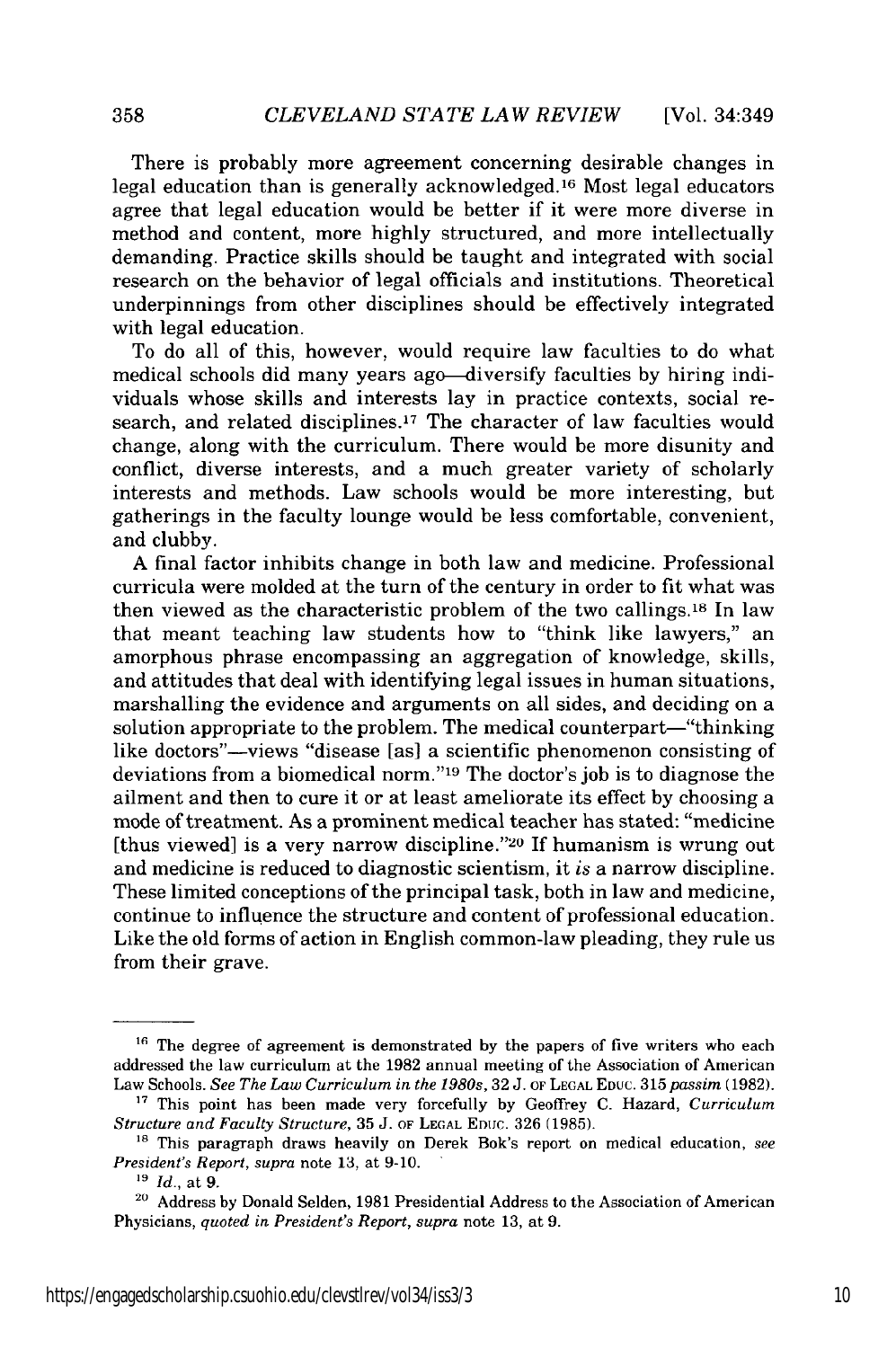## *19861 PROFESSIONAL EDUCATION IN MEDICINE AND LAW* 359

It is fashionable when professionals get together to emphasize the public-interest orientation of the profession. Physicians talk about their dedication to public health, the social needs for improved primary-care service, and problems in the social distribution of medical services. Lawyers talk in similar terms about the advancement of justice and the legal needs of the poor. But professional behavior in each field is largely inconsistent with this moral exhortation. Professionals in both fields give the highest status to specialized professional work, not to the human contact and interpersonal aspects of meeting the routine problems of ordinary people.21 These status judgments are reinforced by the reward systems in both medicine and law. For example, third party reimbursement schemes in medicine reward new technological procedures but discourage expenditure of effort on counseling patients.22 It is very difficult to change these patterns because they are part of the profession's structure of values and prestige. Convincing statements of how current values and practices might be changed are rare.

#### IV. WHAT CAN LEGAL EDUCATION LEARN FROM MEDICAL EDUCATION?

Two aspects of professional medical education have direct relevance to legal education. First is the demonstration that a structured exposure to learning in professional settings can enliven and improve professional education. The scale and sophistication of clinical education in medicine provides models for the organization and evaluation of clinical experiences that can generate insights of great utility to legal clinicians. The absence in legal education of an institution analogous to that of the teaching hospital complicates any transfer of the medical experience to legal education. Nevertheless, the care and sophistication that has accompanied the organization and evaluation of clinical education in medicine make the medical experience a valuable source of insights and models.

A second lession of medical education relates to the diversity and research orientation of the medical school complex. If the American law school is going to contribute a larger quantum of empirical knowledge and innovative theory to the understanding of law and legal institutions, it will need to enlarge and broaden its research interests and methods. The careful analysis of legal doctrine in particular fields, culminating in a traditional law review article, has continuing value, but it should become a smaller portion of the total research product of legal scholars. Empirical study of legal rules and legal institutions and theoretical analysis of underlying value choices must be given more emphasis. This will become possible only if law faculties become more diverse in

*<sup>21</sup> See* Abbott, *Status and Status Strain in the Professions,* 86 AM. J. oF Soc. 819 (1981).

**<sup>22</sup>***See* Relman, *supra* note 11, at 969.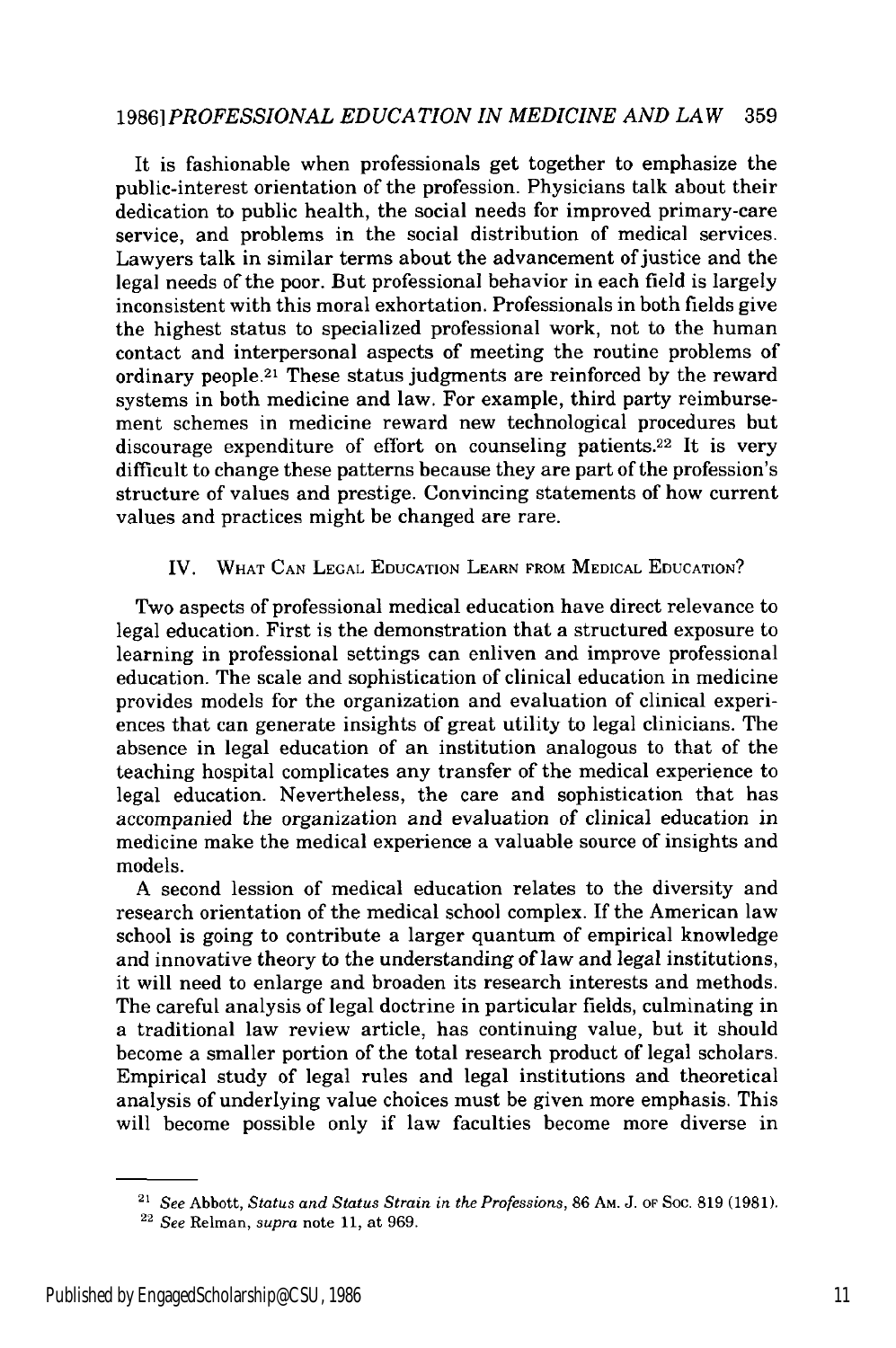training, interest, and disciplinary focus. As this happens, law faculties, like current medical faculties, will become less cohesive, but the increased diversity will produce large dividends.

#### V. WHAT **CAN MEDICAL EDUCATION LEARN** FROM **LEGAL EDUCATION?**

What can medical education learn from legal education? The question presupposes that a medical faculty, under the pressure of declining resources, wants to involve itself more deeply in curriculum change and teaching activities.

First, law schools have demonstrated that critical thinking can be taught effectively and efficiently in large classes. The dialectical technique used in first-year law classrooms (usually referred to as the socratic method) is a problem-solving exploration that cultivates critical thinking. It is an exciting intellectual experience for students, one that stretches their minds, encourages an attitude of skeptical inquiry, and requires them to assume a professional role and to solve professional problems. Although the technique is most effective and pleasant in classes of twenty to forty students, it can be employed effectively in groups of seventy-five to one hundred fifty students. Like most everything else in legal education, it is a relatively inexpensive teaching technique.

Use of this technique in the initial years of medical school, in tandem with lectures and laboratory exercises, would require students to take a more scientific and active approach to diagnosing medical situations and devising remedial strategies. In the medical school context, the "cases" on which discussion would focus would probably resemble the more elaborate case histories employed in business school teaching. Memorization of scientific detail would be downplayed; finding and using scientific information in a disciplined fashion would be encouraged.

Since a case or problem technique places greater pressures on students, especially if they are called upon to state their own views before their colleagues, its introduction would require considerable preparation and institutional support. This pedagogy also requires on the part of teachers special skills and more effort than are needed for the use of lecture techniques. But the use of dialectical methods, in the hands of skilled teachers who are sensitive to student reactions and do not create too much anxiety, can be highly effective as well as efficient.

Second, legal education's reduced emphasis on clinical education and absence of formal, prescribed modes of apprenticeship training raise questions that medical educators should consider. Legal education errs in giving too little exposure to clinical experience: Does medical education err at the other extreme by devoting too much time to routine patient care narrowly oriented to body organs rather than to the whole being of the patient? There are possibilities here both for improving medical education and reducing its length and cost.

360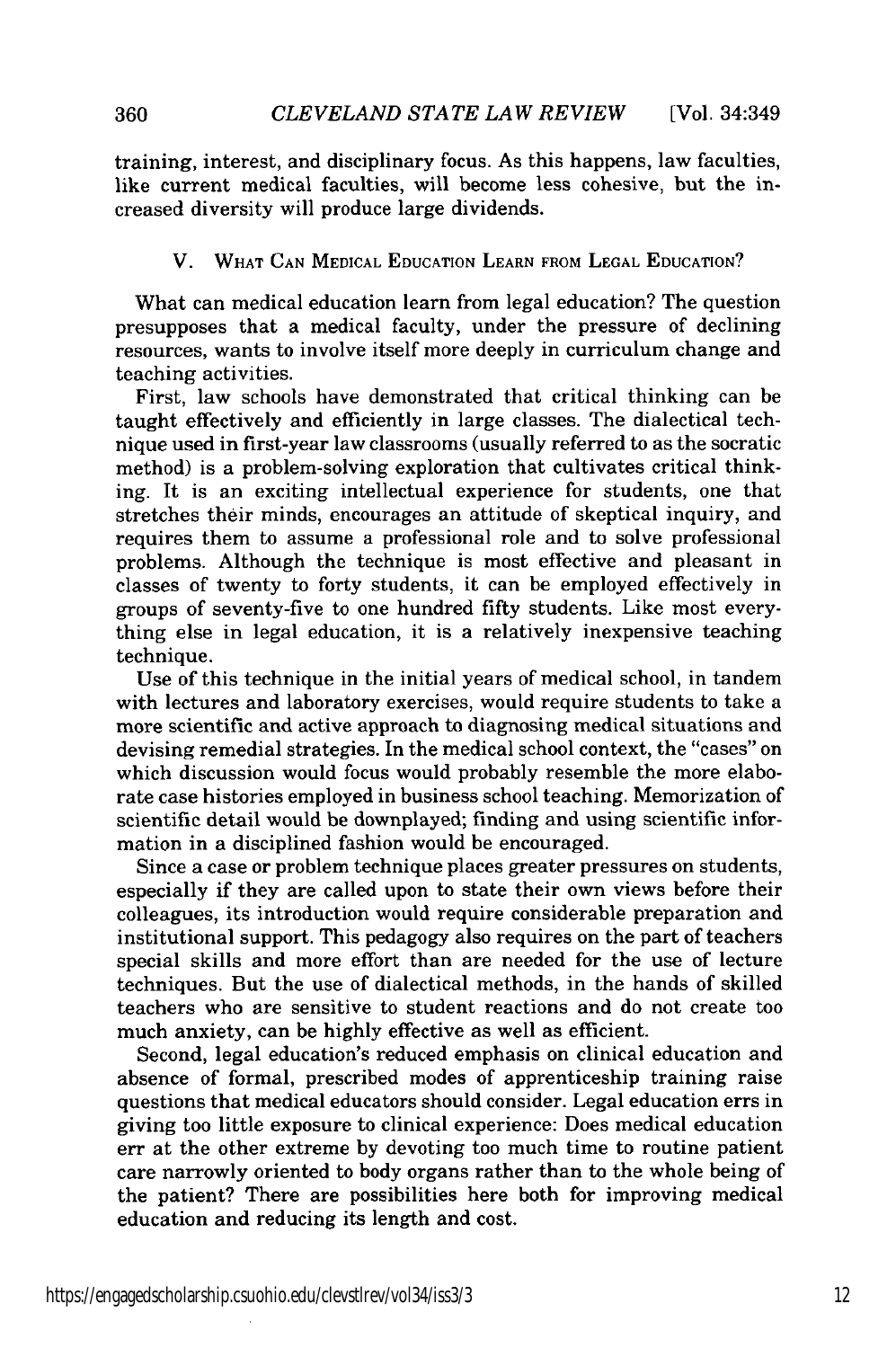## *1986] PROFESSIONAL EDUCATION IN MEDICINE AND LAW* 361

Educational improvements are likely to flow from more effective integration of intellectual and practical activity; use of simulation techniques to provide all students with a controlled and uniform introduction to certain professional skills; use of interactive computer-assisted instruction to emphasize the knowledge and analytical aspects of professional care; and greater structure, feedback, and individualization of teaching in connection with patient-care activities.

Dramatic economies might be achieved by limiting the length and formality of the specialized programs of graduate medical education. Do all physicians need specialized training? Do the specialized tracks need to be as long as at present? The cost of medical care is probably affected as much by the length of professional training as by any other factor. The law model is one in which apprenticeship costs are largely absorbed initially by legal employers (and ultimately by their clients). Would a similar model be appropriate in at least some areas of medical specialization? The critical question is whether apprenticeships can be created that provide learning experiences of sufficient quality, coverage, and uniformity. Monitoring the educational experience from afar is difficult, and wide variations in quality can be expected in field situations in which supervisors have responsibilities and interests other than teaching. Issues of this kind clearly need to be explored in an effort to reduce the total costs of medical education and ultimately what the consumer pays.

Informed insiders will have to provide answers to these questions. It is doubtful whether the extreme position of the legal model, with its lack of any formal structure for apprenticeship training, is appropriate in medicine. Health is a more easily defined individual concern than justice, the consequences of error are more visible, and malpractice liability is omnipresent. A new lawyer's mistake, incurred while learning at the expense of a client, is tolerated by society, in part because most clients are fairly well-informed users of legal services. A new doctor's mistake, however, affecting individual patients, is socially less tolerable. Physicians deal with a much wider range of the population, and most patients are not informed consumers of medical services. But the increasing ability of third-party payers to act as surrogates for individual patients in selecting and supervising new doctors suggests that different conditions may exist in the years ahead. Measures that place the expense and risk of apprenticeship training on third-party payers might prove to be better as well as cheaper.

Finally, the current costs of medical education, as compared to legal education, raise questions about whether economies are not possible. The increasing desire of governmental authorities to separate the costs of medical education from its closely allied activities of medical research and low-income patient care, places pressure on medical educators to identify and justify these costs. Medical educators will encounter difficulty in persuading public officials to renew or increase public subsidies of medical education unless they can demonstrate that public goals, such